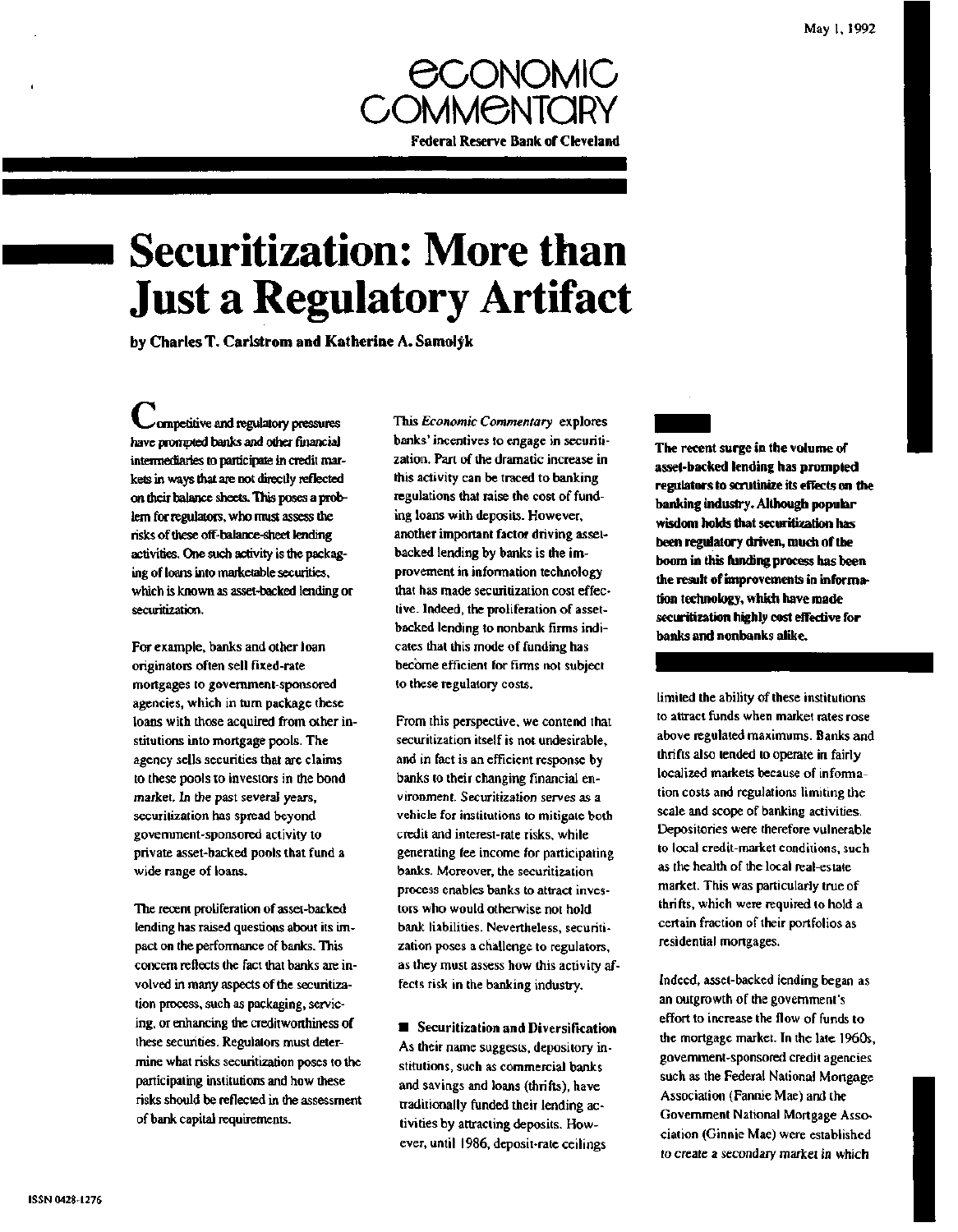existing mortgages could be sold. These agencies operated as intermediaries, buying government-guaranteed mortgages and funding these acquisitions by issuing securities. In 1970, Ginnie Mae issued a new type of creditmarket instrument: the mortgage "passthrough," which was a claim to the return on a specified pool of mortgages. Hence, securitization was born.<sup>1</sup>

Today, the asset-backed market is a viable entity in its own right. Pools of securitized mortgages currently fund nearly 40 percent of home mortgages outstanding (see figure 1). Although government-sponsored mortgage-backed securities account for the largest share of this market, the past decade has witnessed the growth of securitization by private firms packaging mortgages as well as other loans such as credit-card and auto receivables. Depository institutions and nonbank firms are now able to originate and sell a wide variety of loans to asset-backed pools, rather than funding them on their balance sheets.

Asset pooling increases the liquidity of the underlying loans to the point where they can be sold to investors who are willing to hold direct claims on a diversified portfolio (see box). Because these claims increase the diversification and liquidity of loan portfolios, the associated securities are often bought by banks as well as by other investors.

Securitization allows banks to avoid the risks associated with deposit funding. When depository institutions fund loans with deposits, the liabilities they are issuing (deposits) have very different characteristics from the assets they are acquiring (loans). Individual loans, such as mortgages, are illiquid: They have a relatively long term to maturity and are generally not individually marketable to investors. Alternatively, deposit liabilities, such as checking and savings accounts, are short-term, liquid assets.

The differences in the maturity of banks' assets and liabilities cause depository institutions to be vulnerable to interest-rate risk. When interest rates rise, banks must pay higher deposit rates while being

effectively locked into the return on their existing portfolios.<sup>2</sup> An unexpected increase in interest rates will therefore reduce their net income. This risk is asymmetric, however: When interest rates drop unexpectedly, banks do not gain by an equal amount. In this case, banks are not as locked into the return on their loan portfolios, because borrowers can often refinance their terms of credit.

Securitization in effect allows depository institutions to mitigate both the credit risks and the funding risks associated with lending, especially in the case of fixed-rate mortgages.<sup>3</sup> Indeed, an increasingly large number of home mortgages are being earmarked for sale into mortgage pools (see figure 1).

### **• Regulatory Motives for Asset Securitization**

**Although** securitization can help banks to manage both credit risk and interest-rate risk, the recent surge in asset-backed lending has been more commonly attributed to the regulatory costs of traditional bank funding.

Capital requirements, which stipulate that depository institutions must back a certain fraction of their loans with equity capital, are an important regulatory incentive for securitization. Because they increase the amount of losses that equity holders can bear, capital requirements tend to reduce the risk of bank failure. Alternatively, nonbank lenders (such as finance companies) are not subject to regulated capital requirements. Instead, they evaluate the inherent risk of borrowers to determine the terms at which they are willing to extend credit.

The growth in asset-backed lending by banks can therefore be viewed as a response to increased competition from nonbank lenders. If the regulatory capital requirement on a particular class of loans is greater than merited by the inherent risk of the claims, then in order to compete with nonbank lenders, banks must securitize these loans—that is, move them off their balance sheets, where they are not subject to capital

## CREDIT ENHANCEMENT OF ASSET-BACKED POOLS

The growth of asset-backed lend\* ing other man government-hacked mortgages raises the question of how securitization is able to market **Illiquid** loans. Asset securitization involves the issuance of private-rated (asset-backed) se-Guntfes as, c&ims against a poof of assets held in a bust, fo addi head of religion and flow of the; underlying assets to pay invession the orbit rating of the asset-backed pools is *enhanced* haw of **ways** ways.

.<br>Y

Ota such enhancement i»a bank standby feue\* of sifcjit (SLO. **isstte art S J.C. in which they** menic in months predentiparty up to a pespecired amount fij» any *tosses* incurred on the secbritizing loans.'However, before loans are securitized; both the foams and the bank issuing the  $SLC$  are rated. Because that rating of a pool can be affected by the rating of the bank guaranl&eiflg the loajas, this form of enhancement: has become somewhat less widespread.

An increasingly popular enhancement, the cash-collateral-account method, has die borrowers covering potential tosses with cash placed in an escrow account.<sup>4</sup> Another method is for these securities to be overcollateralized, That is, extra loans are added to the pobls so that the value of the loans exceeds the value of the securities that are claims to the pool.

a. See Suzanne Wittebort, "Asset-Backeds Come of Age," *Institutional Investor,* December 1991, pp. 77-80.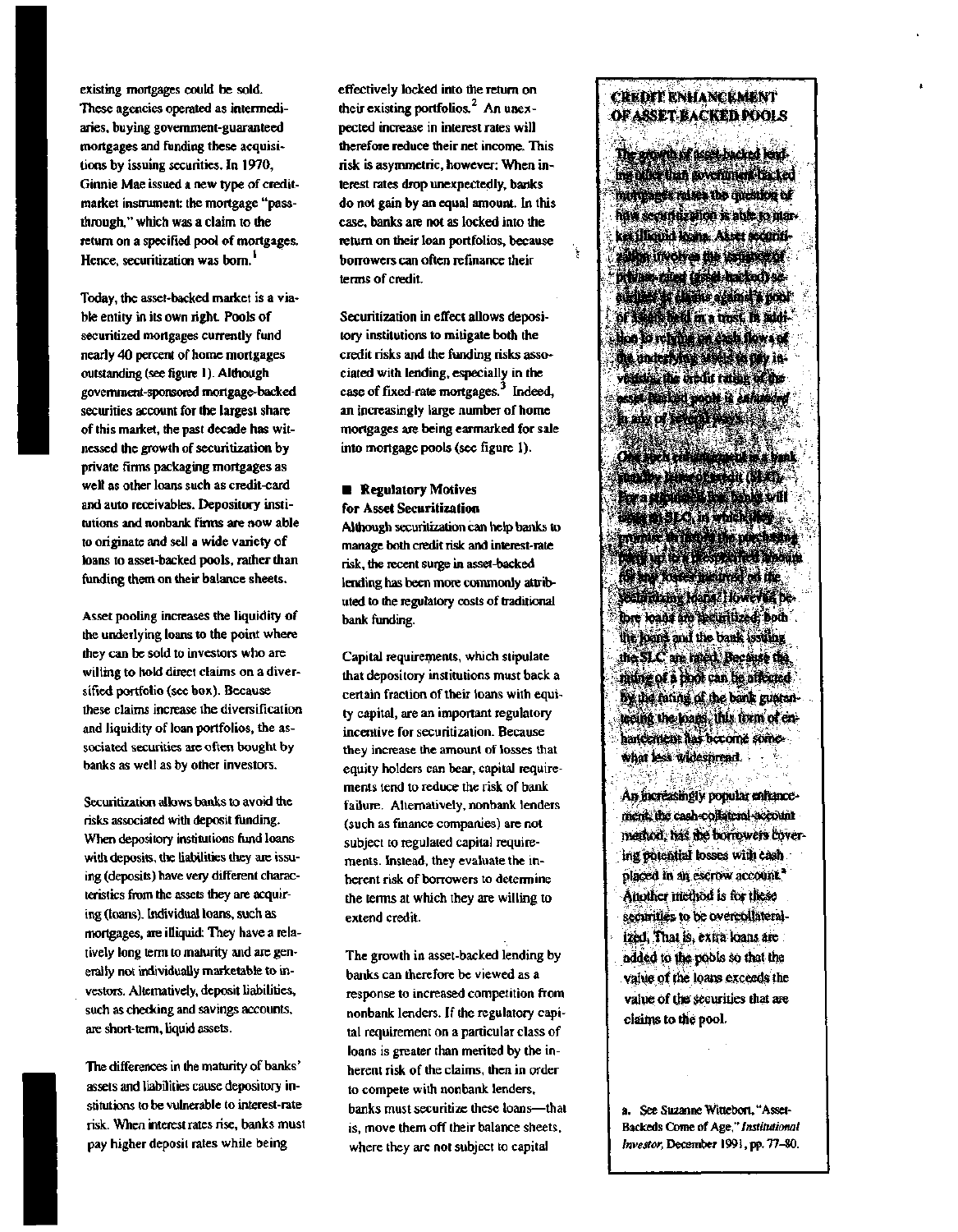## **FIGURE 1 HOME MORTGAGES HELD BY MORTGAGE POOLS VS. COMMERCIAL BANKS AND THRIFTS**



**NOTE: All data are for the fourth quarter. The two categories do not add to 100 percent because other institutions, such as finance companies, also hold home mortgages. SOURCE: Board of Governors of the Federal Reserve System.**

**requirements. An unavoidable consequence, however, is that the loans which remain on bank balance sheets are likely to be those for which the market's assessment of risk premiums is greater than the regulated assessment.**

**Two other regulatory taxes that have been cited as potential inducements for asset-backed lending by depository institutions are fractional reserve requirements and flat-rate FDIC insurance premiums on deposit liabilities. These assessments are viewed as raising the cost of deposit funding, thus encouraging depository institutions to fund loans off-balance-sheet. However, securitization has continued to expand in spite of decreases in the reserve requirements set by the Board of Governors of the Federal Reserve System. In addition, deposit insurance is subsidized to the extent that flat-rate deposit insurance premiums are unlikely to be a major factor in the growth of securitization. But, since deposit insurance premiums are currently not risk based, they may still have the undesirable effect of causing banks to securitize their safest and most liquid loans.**

**It has also been argued that deposit insurance may increase the incentive for banks to issue standby letters of credit**

**(SLCs) to enhance securitized loans, because SLCs are senior claims in the event of bank failure (see box).<sup>4</sup> This incentive to shift risk to the FDIC, however, may not be too important. Because the creditworthiness of both die loans being securitized and the bank issuing the credit-enhancing SLC affects the credit rating of the pool, banks that issue SLCs are generally lower-risk institutions. Thus, it is doubtful that the current deposit insurance scheme is a major reason why banks issue SLCs, because the seniority of claims is important only in the event of bank failure.**

#### **• Securitization and Loan Financing**

**While regulatory costs and portfolio risks associated with deposit funding may help to explain asset-backed lending by banks, the increase in securitization by nonbank. firms is evidence that this financing method has become a viable alternative to other sources of credit —including bank finance. Indeed, nonbank securitization is just one example of the growing competition banks face from nonbank suppliers of credit.**

**A prominent factor underlying the evolution of the financial sector, especially that of asset-backed securities markets, has been the improvement in technology for**

**producing information. This has enabled firms to transfer information about individual accounts, making securitization much more cost effective.**

**These innovations provide another important rationale for the growth of securitization, since asset-backed lending may reduce the costs associated with monitoring certain types of credit. The basic intuition is as follows. The cost of funding a portfolio is related to the costs of monitoring its performance. By issuing asset-backed securities through a separate subsidiary (called a special-purpose vehicle), a firm can separate these claims from other claims on its balance sheet. Investors, therefore, need assess only the performance of the asset pool rather than the general creditworthiness of the borrowing firm. If the assessment of the pool is less costly to monitor than that of the entire firm, the ability to separate these claims from the remainder of the firm's balance sheet enables the firm to obtain better credit terms on the pool.**

**For example, when Macy's extends consumer installment credit to its customers, it obtains credit-card receivables that it must finance. If the store funds these receivables on its overall balance sheet, the funding costs will reflect Macy's general creditworthiness. Alternatively, if Macy's securitizes its credit-card receivables through a special-purpose vehicle, it may be able to obtain lower financing costs, as the credit quality of these receivables alone may be less costly to assess.**

#### **• Conclusion**

**The proliferation of asset-backed lending is merely one indication of how the financial scene is changing. As evidenced by the involvement of nonbanks in this market, securitization is clearly more than an artifact of banking regulations. Although off-balance-sheet lending by depository institutions may be more efficient than traditional bank intermediation for some types of loans, these activities may also impact the risk of banks' balance sheets. Because of the potential for increased FDIC exposure to bank failures, policymakers are understandably concerned about the rapid growth of this practice.**